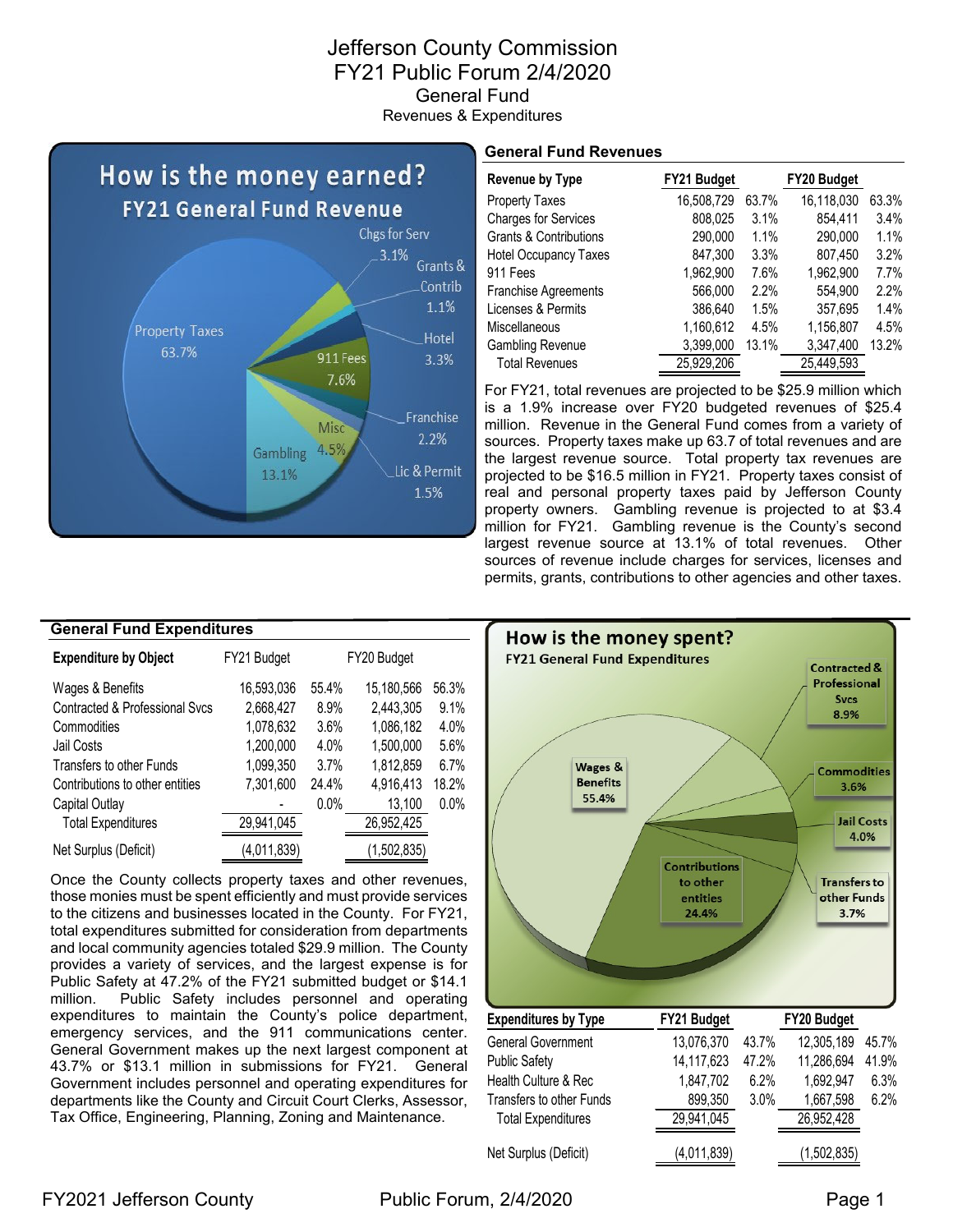## **Jefferson County Commission**

**Five Year Projection (FY2021 ‐ FY2025)**

| <b>Expenditures by Funding Source</b>               |                          |             |               |       | Projected      |                | Projection     |                          |                          |
|-----------------------------------------------------|--------------------------|-------------|---------------|-------|----------------|----------------|----------------|--------------------------|--------------------------|
|                                                     |                          | FY2020      |               | Proj  | <b>Budget</b>  | <b>TREND</b>   | <b>TREND</b>   | <b>TREND</b>             | <b>TREND</b>             |
|                                                     | FY19 Actual              | Projection  | <b>Budget</b> | Chg % | <b>FY21</b>    | <b>FY22</b>    | <b>FY23</b>    | <b>FY24</b>              | <b>FY25</b>              |
| <b>STATUTORY REVENUE &amp; RELATED EXPENDITURES</b> |                          |             |               |       |                |                |                |                          |                          |
| <b>Statutory Revenues</b>                           |                          |             |               |       |                |                |                |                          |                          |
| Tax Revenue                                         | 13,827,216               | 13,785,695  | 14,610,640    |       | 14,945,769     | 15,374,460     | 15,811,260     | 16,266,360               | 16,735,160               |
| Tax Revenue % Inc/(Dec)                             | 2.0%                     | $-0.3%$     | 5.7%          |       | 2.3%           | 2.9%           | 2.8%           | 2.9%                     | 2.9%                     |
| 911 Fee Revenue                                     | 1,909,065                | 1,905,700   | 1,962,900     |       | 1,962,900      | 1,982,500      | 2,002,300      | 2,022,300                | 2,042,500                |
| 911 Fees % Inc/(Dec)                                | 8.4%                     | $-0.2%$     | 2.8%          |       | 3.0%           | 1.0%           | 1.0%           | 1.0%                     | 1.0%                     |
| <b>Total Statutory Revenues</b>                     | 15,736,281               | 15,691,395  | 16,573,540    |       | 16,908,669     | 17,356,960     | 17,813,560     | 18,288,660               | 18,777,660               |
| <b>Statutory Expenditures</b>                       |                          |             |               |       |                |                |                |                          |                          |
| <b>County Commission</b>                            | 1,928,689                | 2,029,699   | 2,060,608     | 2.0%  | 2,069,641      | 2,111,030      | 2,153,250      | 2,196,320                | 2,240,250                |
| <b>County Clerk</b>                                 | 677,164                  | 704,475     | 715,203       | 2.0%  | 769,281        | 784,670        | 800,360        | 816,370                  | 832,700                  |
| Circuit Clerk                                       | 623,346                  | 628,863     | 638,440       | 2.0%  | 631,370        | 644,000        | 656,880        | 670,020                  | 683,420                  |
| Sheriff and Treasurer                               | 506,881                  | 535,391     | 543,544       | 2.0%  | 539,874        | 550,670        | 561,680        | 572,910                  | 584,370                  |
| Prosecuting Attorney                                | 1,806,652                | 1,788,836   | 1,816,077     | 2.0%  | 1,952,571      | 1,991,620      | 2,031,450      | 2,072,080                | 2,113,520                |
| Assessor                                            | 530,016                  | 529,141     | 537,199       | 2.0%  | 533,755        | 544,430        | 555,320        | 566,430                  | 577,760                  |
| Statewide Computer - Assessor                       | 57,865                   | 42,463      | 43,110        | 2.0%  | 54,871         | 55,970         | 57,090         | 58,230                   | 59,390                   |
| <b>Elections County Clerk</b>                       | 311,982                  | 298,980     | 303,533       | 2.0%  | 307,338        | 313,480        | 319,750        | 326,150                  | 332,670                  |
| Magistrate Court                                    | 2,298                    | 2,955       | 3,000         | 2.0%  | 3,000          | 3,060          | 3,120          | 3,180                    | 3,240                    |
| Courthouse (Maintenance)                            | 1,078,105                | 1,103,732   | 1,120,540     | 3.0%  | 1,233,707      | 1,270,720      | 1,308,840      | 1,348,110                | 1,388,550                |
| Regional Development Authority                      | 19,794                   | 19,498      | 19,795        | 2.0%  | 19,795         | 20,190         | 20,590         | 21,000                   | 21,420                   |
| Sheriff Law Enforcement                             | 4,313,311                | 4,226,015   | 4,290,371     | 2.0%  | 4,859,339      | 4,956,530      | 5,055,660      | 5,156,770                | 5,259,910                |
| Regional Jail                                       | 1,204,513                | 1,477,500   | 1,500,000     | 2.0%  | 1,200,000      | 1,224,000      | 1,248,480      | 1,273,450                | 1,298,920                |
| <b>Homeland Security</b>                            | 238,496                  | 266,379     | 270,436       | 2.0%  | 268,164        | 273,530        | 279,000        | 284,580                  | 290,270                  |
| 911 Center Expenditures                             |                          |             |               |       |                |                |                |                          |                          |
| <b>Communications Center</b>                        | 1,807,990                | 2,104,010   | 2,136,051     | 2.0%  | 2,480,935      | 2,530,550      | 2,581,160      | 2,632,780                | 2,685,440                |
| Comm Ctr (Est In Other Depts)                       | 105,000                  | 105,000     | 105,000       | 2.0%  | 105,000        | 105,000        | 105,000        | 105,000                  | 105,000                  |
| Transfers to C/O Fund                               |                          |             |               |       |                |                |                |                          |                          |
| Courthouse & Building Maintenance                   | 339,647                  | 1,186,490   | 1,186,490     |       | 147,850        | 650,100        | 855,700        | 970,100                  | 1,144,300                |
| Prosecuting Attorney                                | $\overline{\phantom{a}}$ |             |               |       |                |                |                | $\overline{\phantom{a}}$ |                          |
| <b>JCESA Mortgage</b>                               | 81,000                   | 61,000      | 61,000        |       | 211,000        | 146,000        | 151,000        | 151,000                  | 151,000                  |
| County Clerk                                        |                          | 23,813      | 23,813        |       |                |                |                |                          |                          |
| <b>Elections County Clerk</b>                       | 180,108                  | 180,108     | 180,108       |       | $\blacksquare$ | $\blacksquare$ | $\blacksquare$ | $\blacksquare$           | $\overline{\phantom{a}}$ |
| Sheriff's Tax & Law Enforcement                     |                          | 240,000     | 240,000       |       | 283,000        | 244,000        | 220,000        | 264,000                  | 220,000                  |
| <b>Other Statutorially Required</b>                 |                          | 25,000      | 25,000        |       | 145,000        | 25,000         |                |                          | 25,000                   |
| 911 / Homeland Security                             |                          | 12,500      | 12,500        |       | 112,500        |                |                |                          |                          |
| <b>Total Statutory Expenditures</b>                 | 15,812,857               | 17,591,848  | 17,831,818    |       | 17,927,991     | 18,444,550     | 18,964,330     | 19,488,480               | 20,017,130               |
| <b>Subtotal Net Tax Surplus/(Deficit)</b>           | (76, 576)                | (1,900,453) | (1, 258, 278) |       | (1,019,322)    | (1,087,590)    | (1, 150, 770)  | (1, 199, 820)            | (1,239,470)              |

#### **DEDICATED REVENUE & RELATED EXPENDITURES**

| <b>Hotel Tax Revenue</b>                    |            |            |            |      |            |           |            |            |            |
|---------------------------------------------|------------|------------|------------|------|------------|-----------|------------|------------|------------|
| Hotel Occupancy Tax                         | 771,492    | 807,100    | 807,450    | 5.0% | 847,300    | 872,630   | 898,720    | 943,500    | 990,520    |
| <b>Hotel Tax Expenditures</b>               |            |            |            |      |            |           |            |            |            |
| <b>Other Entities</b>                       | 3,067      | 3,100      |            |      | 3,100      | 3,100     | 3.100      | 3,100      | 3,100      |
| Parks and Recreation                        | 742,886    | 759,711    | 771,280    | 3.9% | 818,892    | 859,673   | 872,967    | 894,694    | 917,445    |
| Arts and Humanities                         | 15,369     | 15,907     | 16,149     | 5.0% | 16,884     | 17,391    | 17,912     | 18,808     | 19,748     |
| <b>Historical Commission</b>                | 25,257     | 23,554     | 23,913     | 5.0% | 30,001     | 25,751    | 26,524     | 27,850     | 29,242     |
| Convention Visitor's Bureau                 | 384,213    | 405,057    | 411,225    | 5.0% | 422,100    | 434,765   | 447,810    | 470,200    | 493,710    |
| <b>Total Hotel Expenditures</b>             | 1,170,792  | 1,207,329  | 1,222,567  |      | 1,290,977  | 1,340,680 | 1,368,313  | 1,414,652  | 1,463,245  |
| <b>Subtotal Net Hotel Surplus/(Deficit)</b> | (399, 300) | (400, 229) | (415, 117) |      | (443, 677) | (468,050) | (469, 593) | (471, 152) | (472, 725) |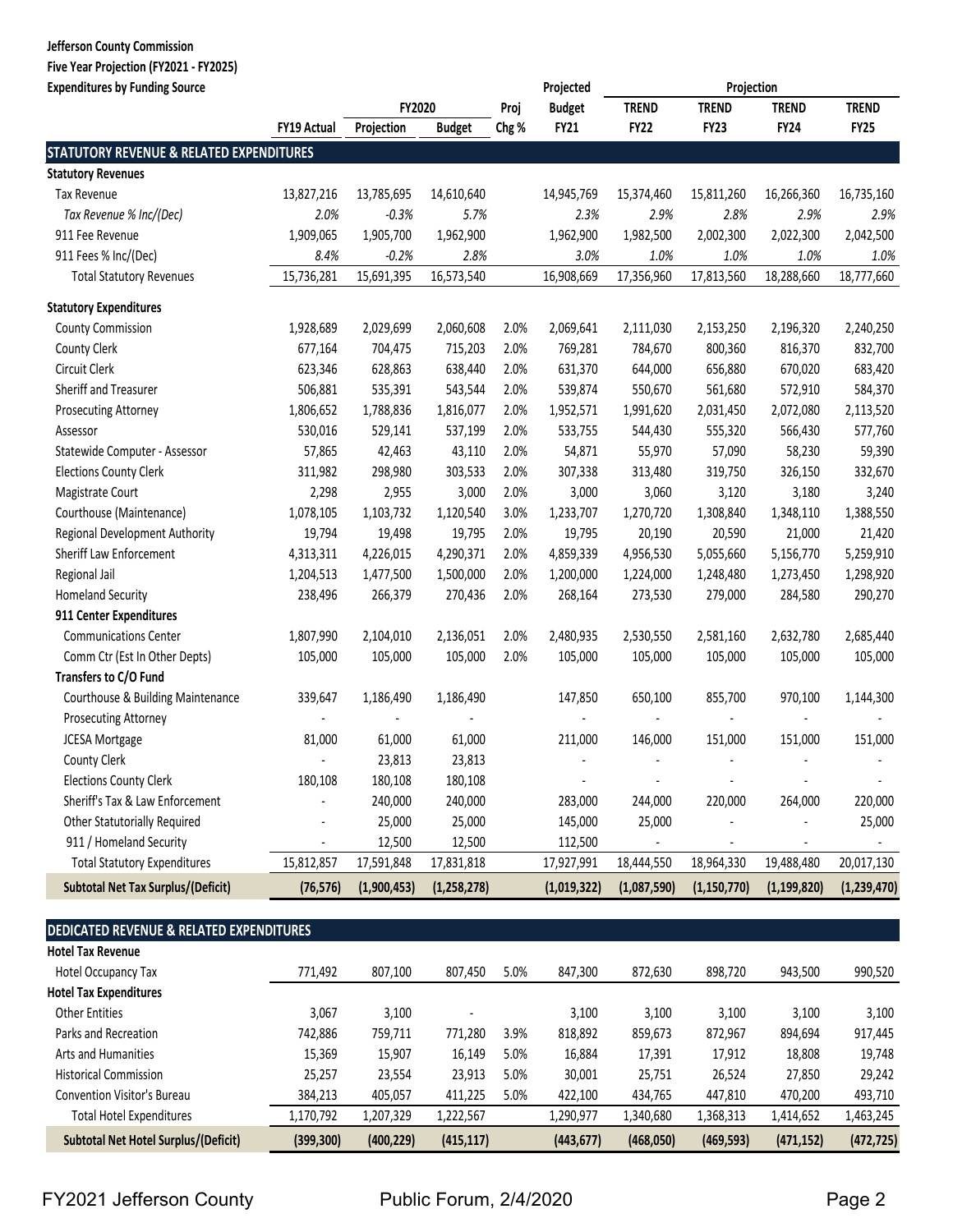#### **Jefferson County Commission Five Year Projection (FY2021 ‐ FY2025)**

| <b>Expenditures by Funding Source</b>           |                    |             |                      |       | Projected     |               | Projection    |               |               |
|-------------------------------------------------|--------------------|-------------|----------------------|-------|---------------|---------------|---------------|---------------|---------------|
|                                                 |                    | FY2020      |                      | Proj  | <b>Budget</b> | <b>TREND</b>  | <b>TREND</b>  | <b>TREND</b>  | <b>TREND</b>  |
|                                                 | <b>FY19 Actual</b> | Projection  | <b>Budget</b>        | Chg % | <b>FY21</b>   | <b>FY22</b>   | <b>FY23</b>   | <b>FY24</b>   | <b>FY25</b>   |
| Permit Fee Revenue                              |                    |             |                      |       |               |               |               |               |               |
| <b>Building Permit Fees</b>                     | 328,778            | 358,000     | 357,695              | 0.0%  | 386,640       | 413,700       | 426,110       | 438,890       | 443,280       |
| <b>Permit Fee Expenditures</b>                  |                    |             |                      |       |               |               |               |               |               |
| Engineering                                     | 1,379,995          | 1,446,473   | 1,468,501            | 2.0%  | 1,507,663     | 1,537,820     | 1,568,580     | 1,599,950     | 1,631,950     |
| Subtotal Net Permit Surplus/(Deficit)           | (1,051,217)        | (1,088,473) | (1, 110, 806)        |       | (1, 121, 023) | (1, 124, 120) | (1, 142, 470) | (1, 161, 060) | (1, 188, 670) |
| <b>Service of Process Revenue</b>               |                    |             |                      |       |               |               |               |               |               |
| Sheriff's Service of Process                    | 17,051             | 19,100      | 19,100               | 0.0%  | 18,900        | 19,000        | 19,000        | 19,000        | 19,000        |
| <b>Service of Process Expenditures</b>          |                    |             |                      |       |               |               |               |               |               |
| Sheriff's Service of Process                    | 18,700             | 18,814      | 19,100               | 0.0%  | 18,900        | 19,000        | 19,000        | 19,000        | 19,000        |
| <b>Subtotal Net Process Surplus/(Deficit)</b>   | (1,649)            | 286         | $\blacksquare$       |       |               |               |               |               | $\sim$        |
|                                                 |                    |             |                      |       |               |               |               |               |               |
| <b>Assessor Valuation Fund Revenue</b>          |                    |             |                      |       |               |               |               |               |               |
| Transfer from the Assessor's Valuation Fund     | 510,200            | 529,664     | 529,664              | 2.0%  | 528,199       | 538,760       | 549,540       | 560,530       | 571,740       |
| <b>Assessor Valuation Fund Expenditures</b>     |                    |             |                      |       |               |               |               |               |               |
| Assessor's Valuation Fund                       | 508,508            | 521,719     | 529,664              | 2.0%  | 528,199       | 538,760       | 549,540       | 560,530       | 571,740       |
| <b>Subtotal Net ASV Surplus/(Deficit)</b>       | 1,692              | 7,945       |                      |       |               |               |               |               |               |
| Net Surplus/(Deficit) Before Other              | (1,527,050)        | (3,380,924) | (2,784,201)          |       | (2,584,022)   | (2,679,760)   | (2,762,833)   | (2,832,032)   | (2,900,865)   |
| <b>NON-DEDICATED REVENUE &amp; EXPENDITURES</b> |                    |             |                      |       |               |               |               |               |               |
| <b>Other Revenue</b>                            |                    |             |                      |       |               |               |               |               |               |
| <b>Table Games</b>                              | 635,682            | 620,000     | 479,400              |       | 564,400       | 536,200       | 509,400       | 499,200       | 489,200       |
| Table Games % Inc/(Dec)                         | 0.3%               | $-2.5%$     | $-24.6%$             |       | $-9.0%$       | $-5.0%$       | $-5.0%$       | $-2.0%$       | $-2.0%$       |
| Video Lottery                                   | 2,999,873          | 2,900,000   | 2,868,000            |       | 2,834,600     | 2,777,900     | 2,722,300     | 2,667,900     | 2,614,500     |
| Video Lottery % Inc/(Dec)                       | $-1.3%$            | $-3.3%$     | $-4.4%$              |       | $-2.3%$       | $-2.0%$       | $-2.0%$       | $-2.0%$       | $-2.0%$       |
| <b>Tax Penalties</b>                            | 308,187            | 308,000     | 313,100              | 1.0%  | 311,080       | 314,190       | 317,330       | 320,500       | 323,710       |
| Property Transfer Tax                           | 759,477            | 950,000     | 1,084,070            | 6.0%  | 1,007,000     | 1,067,420     | 1,131,470     | 1,199,360     | 1,271,320     |
| Gas & Oil Severance Tax                         | 85,562             | 100,552     | 88,130               | 3.0%  | 103,570       | 106,680       | 109,880       | 113,180       | 116,580       |
| Horse & Dog Racing tax                          | 9,681              | 10,296      | 10,440               | 2.0%  | 10,500        | 10,710        | 10,920        | 11,140        | 11,360        |
| Wine & Liquor Tax                               | 43,303             | 127,000     | 11,650               | 3.0%  | 130,810       | 134,730       | 138,770       | 142,930       | 147,220       |
| Waste Coal                                      | 5,562              |             |                      |       |               |               |               |               |               |
| Sheriff's Earnings                              | 190,624            | 192,600     | 192,600              | 1.0%  | 190,500       | 192,410       | 194,330       | 196,270       | 198,230       |
| Jail Fees                                       | 97,087             | 98,000      | 98,000               | 0.5%  | 98,000        | 98,490        | 98,980        | 99,470        | 99,970        |
| County Clerk's Earnings                         | 173,780            | 201,990     | 207,000              | 0.5%  | 198,800       | 199,790       | 200,790       | 201,790       | 202,800       |
| Circuit Clerk's Earnings                        | 59,453             | 60,000      | 58,770               | 1.0%  | 60,000        | 60,600        | 61,210        | 61,820        | 62,440        |
| <b>Prosecuting Attorney Earnings</b>            | 2,133              | 2,000       | 1,554                | 1.0%  | 1,841         | 1,860         | 1,880         | 1,900         | 1,920         |
| License/Decals                                  |                    |             |                      |       |               |               |               |               |               |
| Misc. Permits                                   |                    |             |                      |       |               |               |               |               |               |
| Grants                                          | 506,093            | 195,000     | 270,000              | 0.0%  | 270,000       | 220,000       | 220,000       | 220,000       | 220,000       |
| Payment in Lieu of Taxes-Federal                | 19,296             | 19,000      | 20,000               | 0.0%  | 20,000        | 20,000        | 20,000        | 20,000        | 20,000        |
| <b>Accident Reports</b>                         |                    |             | $\ddot{\phantom{a}}$ | 0.0%  |               |               |               |               |               |
| Map Sales                                       |                    |             |                      |       |               |               |               |               |               |
| Rent - Concessions                              | 306,906            | 313,987     | 313,987              | 2.0%  | 316,484       | 322,810       | 329,270       | 335,860       | 342,580       |
| Franchise Fees                                  | 824,770            | 554,900     | 554,900              |       | 566,000       | 571,700       | 577,400       | 583,200       | 589,000       |
| Franchise Fees % Inc/(Dec)                      | 59.1%              | $-32.7%$    | $-32.7%$             |       | 2.0%          | 1.0%          | 1.0%          | 1.0%          | 1.0%          |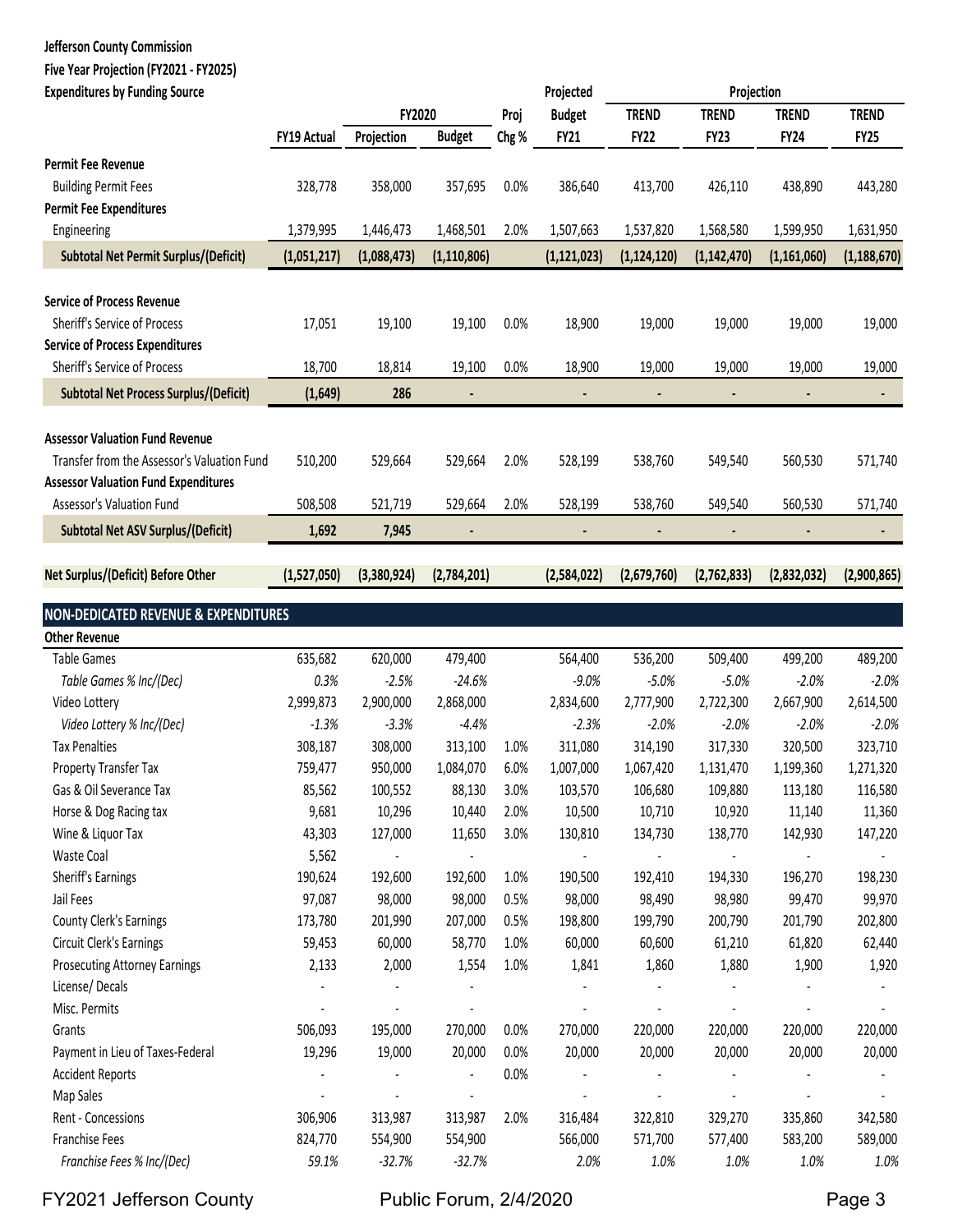# **Jefferson County Commission Five Year Projection (FY2021 ‐ FY2025)**

| <b>Expenditures by Funding Source</b>    |                    |             |                |       | Projected      |               | Projection   |              |              |
|------------------------------------------|--------------------|-------------|----------------|-------|----------------|---------------|--------------|--------------|--------------|
|                                          |                    | FY2020      |                | Proj  | <b>Budget</b>  | <b>TREND</b>  | <b>TREND</b> | <b>TREND</b> | <b>TREND</b> |
|                                          | <b>FY19 Actual</b> | Projection  | <b>Budget</b>  | Chg % | <b>FY21</b>    | <b>FY22</b>   | <b>FY23</b>  | <b>FY24</b>  | <b>FY25</b>  |
| <b>IRP Fees</b>                          | 18,789             | 15,800      | 15,800         | 1.0%  | 17,200         | 17,370        | 17,540       | 17,720       | 17,900       |
| <b>Interest Earned</b>                   | 36,882             | 34,770      | 32,871         | 0.2%  | 33,413         | 33,480        | 33,550       | 33,620       | 33,690       |
| Defeasance of Debt                       |                    |             |                |       |                |               |              |              |              |
| Charges to Other Entities                | 40,860             | 100,000     | 41,400         |       |                |               |              |              |              |
| Miscellaneous Revenue                    | 66,434             | 46,372      | 46,372         | 1.0%  | 45,400         | 45,850        | 46,310       | 46,770       | 47,240       |
| Sheriff's Commission                     | 11,514             | 11,520      | 11,600         | 1.0%  | 11,600         | 11,720        | 11,840       | 11,960       | 12,080       |
| Recycling / Scrap Revenue                |                    |             |                | 0.0%  |                |               |              |              |              |
| <b>Filing Fees</b>                       | 4,941              |             |                |       |                |               |              |              |              |
| Gain/Loss on Sale of Assets              | 10,922             |             |                |       |                |               |              |              |              |
| Reimbursement / Other Revenue            | 241,285            | 170,000     | 178,500        | 1.0%  | 184,300        | 186,140       | 188,000      | 189,880      | 191,780      |
| General School Fund Reimb                | 307,276            | 264,000     | 264,000        | 1.0%  | 264,000        | 266,640       | 269,310      | 272,000      | 274,720      |
| Donations from Other Entities            | 220                |             |                |       |                |               |              |              |              |
| <b>Transfers from Other Funds</b>        | 146,169            |             |                |       |                |               |              |              |              |
| Transfers from Coal Severance Fund       | 70,000             |             |                |       |                |               |              |              |              |
| <b>Total Non-Dedicated Revenues</b>      | 7,982,762          | 7,295,787   | 7,162,143      |       | 7,239,498      | 7,196,690     | 7,210,480    | 7,246,470    | 7,288,240    |
| <b>Other Expenditures</b>                |                    |             |                |       |                |               |              |              |              |
| Commission - Discretionary Items         |                    |             |                |       |                |               |              |              |              |
| Employee Increases (~2% Merit)           |                    |             |                |       | 195,000        | 198,900       | 202,878      | 206,936      | 211,074      |
| Employee Increases (COLA)                |                    |             |                |       | 75,000         | 80,300        | 85,900       | 91,900       | 98,300       |
| Health Increases (5%)                    |                    |             |                |       | 115,001        | 115,000       | 120,750      | 126,788      | 133,127      |
| 95X New Requests                         |                    |             |                |       | 30,649         |               |              |              |              |
| <b>Emergency Services Expenditures</b>   |                    |             |                |       |                |               |              |              |              |
| <b>Fire Departments</b>                  | 665,000            | 568,838     | 577,500        | 0.0%  | 577,500        | 577,500       | 577,500      | 577,500      | 577,500      |
| Jeff Co Emergency Services Agency        | 2,102,376          | 2,197,877   | 2,231,347      | 2.0%  | 4,462,847      | 4,552,100     | 4,643,140    | 4,736,000    | 4,830,720    |
| Agricultural Agent                       | 122,803            | 134,725     | 136,777        | 2.0%  | 137,637        | 140,390       | 143,200      | 146,060      | 148,980      |
| <b>Other Buildings</b>                   | 710,177            | 614,378     | 623,734        | 2.0%  | 726,300        | 740,830       | 755,650      | 770,760      | 786,180      |
| <b>IT Data Processing</b>                | 438,865            | 559,166     | 567,681        | 2.0%  | 618,256        | 630,620       | 643,230      | 656,090      | 669,210      |
| Economic Development                     | 553,549            | 642,715     | 652,503        | 2.0%  | 502,077        | 512,120       | 522,360      | 532,810      | 543,470      |
| Contingencies                            | $\blacksquare$     | 197,000     | 200,000        | 0.0%  | 200,000        | 200,000       | 200,000      | 200,000      | 200,000      |
| Animal Control                           | 283,849            | 257,961     | 261,889        | 2.0%  | 249,938        | 254,940       | 260,040      | 265,240      | 270,540      |
| Central Garage                           | 301,626            | 320,401     | 325,280        | 6.0%  | 322,285        | 341,620       | 362,120      | 383,850      | 406,880      |
| Health Department                        | 79,980             | 79,174      | 80,380         | 2.0%  | 80,782         | 82,400        | 84,050       | 85,730       | 87,440       |
| <b>Community Center</b>                  |                    |             |                |       | 12,000         | 12,000        | 12,000       | 12,000       | 12,000       |
| Solid Waste Authority                    |                    |             | $\blacksquare$ | 0.0%  | $\blacksquare$ |               |              | ٠            |              |
| Libraries                                | 330,000            | 325,050     | 330,000        | 0.0%  | 380,000        | 380,000       | 380,000      | 380,000      | 380,000      |
| Senior Citizens                          |                    |             |                |       | 7,043          | 7,043         | 7,043        | 7,043        | 7,043        |
| <b>Public Transportation</b>             | 20,000             | 59,100      | 60,000         | 0.0%  | 80,000         | 80,000        | 80,000       | 80,000       | 80,000       |
| Transfer to Financial Stabilization Fund |                    |             |                | 0.0%  |                |               |              |              |              |
| Transfer to Capital Outlay Fund          | 600,755            | 1,667,598   | 1,667,598      | 0.0%  | 899,350        | 1,065,100     | 1,226,700    | 1,385,100    | 1,540,300    |
| Less: Trfrs for Elected Officials, Comm  |                    |             |                |       |                |               |              |              |              |
| Center & Sheriff                         | (600, 755)         | (1,728,911) | (1,728,911)    |       | (899, 350)     | (1,065,100)   | (1,226,700)  | (1,385,100)  | (1,540,300)  |
| Less: 911 Comm Center Est of Operating   | (105,000)          | (105,000)   | (105,000)      |       | (105,000)      | (105,000)     | (105,000)    | (105,000)    | (105,000)    |
| <b>Total Non-Dedicated Expenditures</b>  | 5,503,225          | 5,790,072   | 5,880,778      |       | 8,667,315      | 8,800,763     | 8,974,861    | 9,153,706    | 9,337,464    |
| Net Surplus/(Deficit) of Revenues over   |                    |             |                |       |                |               |              |              |              |
| <b>Expenditures</b>                      | 952,487            | (1,875,210) | (1,502,836)    |       | (4,011,839)    | (4, 283, 833) | (4,527,214)  | (4,739,269)  | (4,950,090)  |
|                                          |                    |             |                |       |                |               |              |              |              |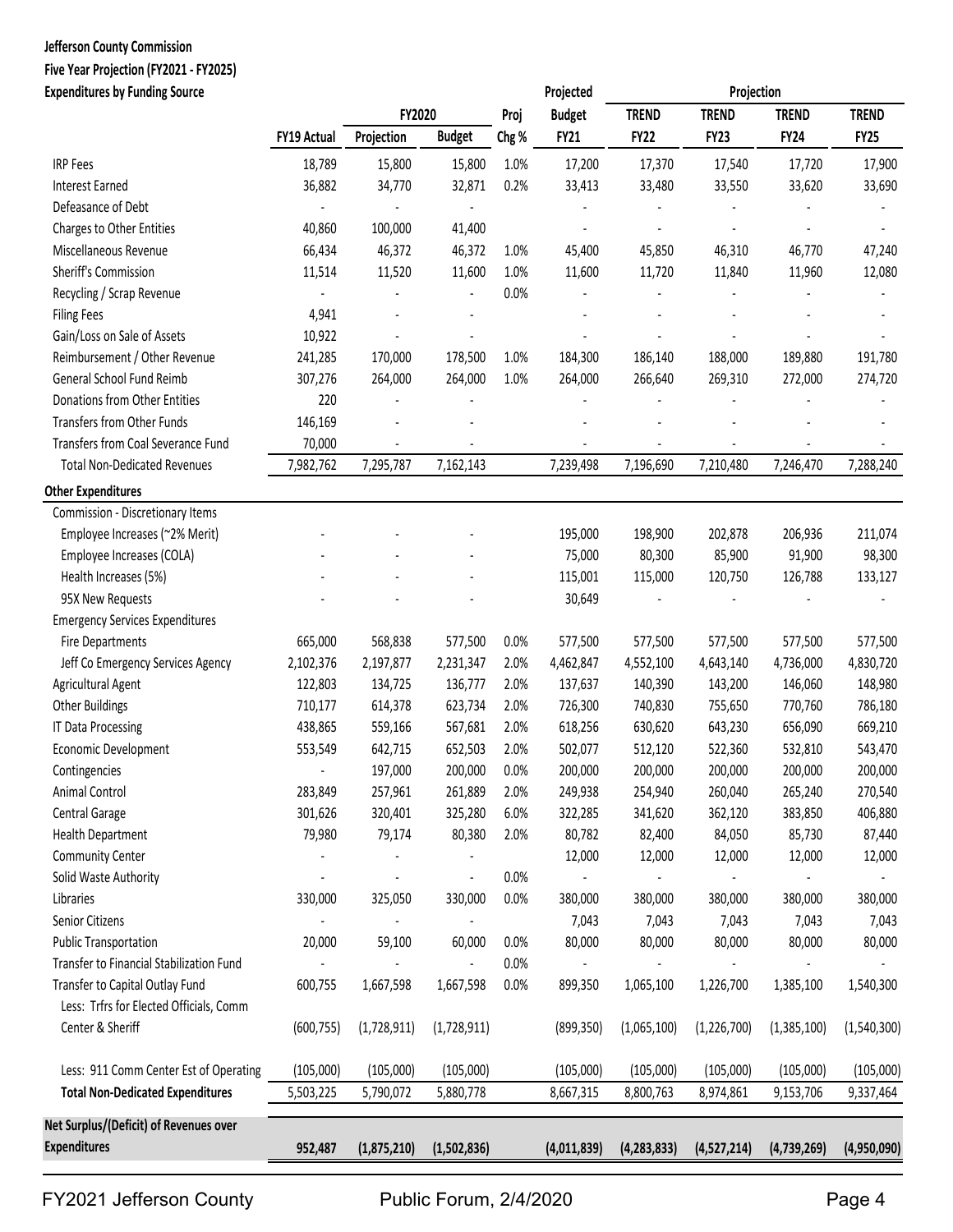## **Jefferson County Commission Five Year Projection (FY2021 ‐ FY2025)**

| <b>Expenditures by Funding Source</b>  |                    |               |               |                          | Projected     |               | Projection    |                |                |  |
|----------------------------------------|--------------------|---------------|---------------|--------------------------|---------------|---------------|---------------|----------------|----------------|--|
|                                        |                    | <b>FY2020</b> |               | Proj                     | <b>Budget</b> | <b>TREND</b>  | <b>TREND</b>  | <b>TREND</b>   | <b>TREND</b>   |  |
|                                        | <b>FY19 Actual</b> | Projection    | <b>Budget</b> | Chg %                    | <b>FY21</b>   | FY22          | <b>FY23</b>   | <b>FY24</b>    | FY25           |  |
| <b>GRAND TOTAL REVENUES</b>            | 25,346,564         | 24,701,045    | 25,449,592    |                          | 25,929,206    | 26,397,740    | 26,917,410    | 27,497,050     | 28,090,440     |  |
| <b>GRAND TOTAL EXPENDITURES</b>        | 24,394,077         | 26,576,255    | 26,952,428    |                          | 29,941,045    | 30,681,573    | 31,444,624    | 32,236,318     | 33,040,529     |  |
| Net Surplus/(Deficit) of Revenues over |                    |               |               |                          |               |               |               |                |                |  |
| <b>Expenditures</b>                    | 952,487            | (1,875,210)   | (1,502,836)   |                          | (4,011,839)   | (4, 283, 833) | (4,527,214)   | (4,739,269)    | (4,950,090)    |  |
| <b>BEGINNING FUND BALANCE</b>          | 5,186,147          | 6,138,634     | 6,138,634     | $\overline{\phantom{a}}$ | 4,635,799     | 623,960       | (3,659,874)   | (8, 187, 088)  | (12, 926, 357) |  |
| PRIOR PERIOD ADJUSTMENTS               |                    |               |               |                          |               |               |               |                |                |  |
| NET CHANGE IN FUND BALANCE             | 952,487            | (1,875,210)   | (1,502,836)   |                          | (4,011,839)   | (4, 283, 833) | (4,527,214)   | (4,739,269)    | (4,950,090)    |  |
| <b>ENDING FUND BALANCE</b>             | 6,138,634          | 4,263,424     | 4,635,799     |                          | 623,960       | (3,659,874)   | (8, 187, 088) | (12, 926, 357) | (17, 876, 446) |  |
| FUND BALANCE AS A % OF OPERATING EXP   | 25.16%             | 16.04%        | 17.20%        |                          | 2.08%         | $-11.93%$     | $-26.04%$     | $-40.10%$      | $-54.10%$      |  |